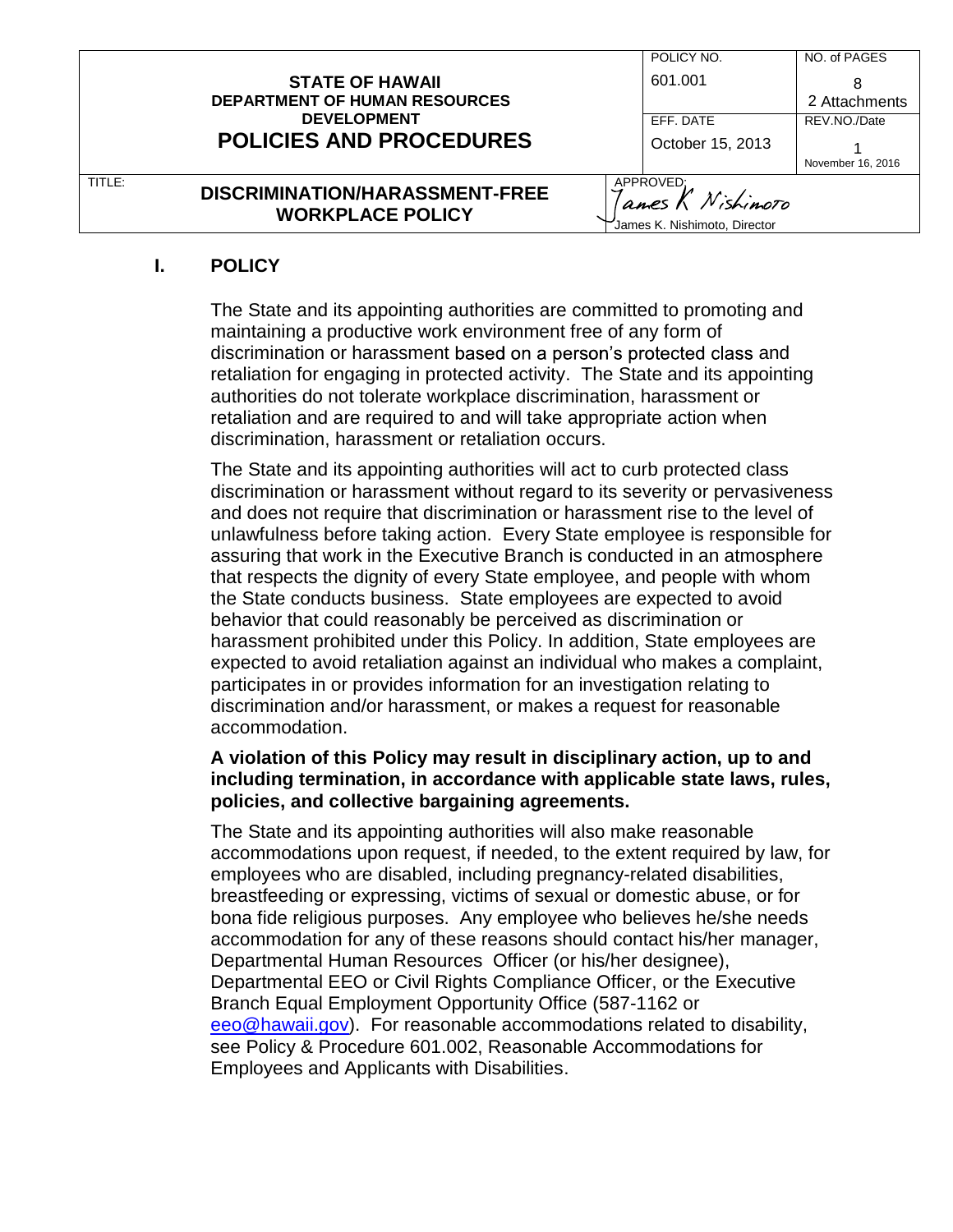**POLICY NO. 601.001 (Rev. 11/16/16)**

### **II. PURPOSE**

The purpose of this Policy is to assure compliance with all federal and state laws and to prevent protected class-based discrimination and harassment and retaliation in the workplace.

This Policy is intended to protect all applicants for employment, employees, and individuals providing services to the State on a non-paid basis (e.g. volunteers or interns) from discriminatory or harassing conduct by employees or non-employees and to prevent employees from engaging in discriminatory or harassing conduct directed to any individual.

### **III. DEFINITIONS**

"Discrimination" means any employment action taken because of a person's protected class.

"Gender identity or expression" includes a person's actual or perceived gender, as well as a person's gender identity, gender-related self-image, gender-related appearance, or gender-related expression, regardless of whether that gender identity, gender-related self-image, gender-related appearance, or gender-related expression is different from that traditionally associated with the person's sex at birth.

"Genetic information" includes information about an individual's genetic tests and the genetic tests of an individual's family members, as well as information about any disease, disorder, or condition of an individual's family members (i.e. an individual's family medical history). Family medical history is included in the definition of genetic information because it is often used to determine whether someone has an increased risk of getting a disease, disorder, or condition in the future.

"Protected class" includes:

- race,
- color,
- sex, including gender identity or expression,
- sexual orientation,
- condition of pregnancy,
- act of breastfeeding or expressing milk,
- religion,
- national origin,
- ancestry,
- age,
- disability,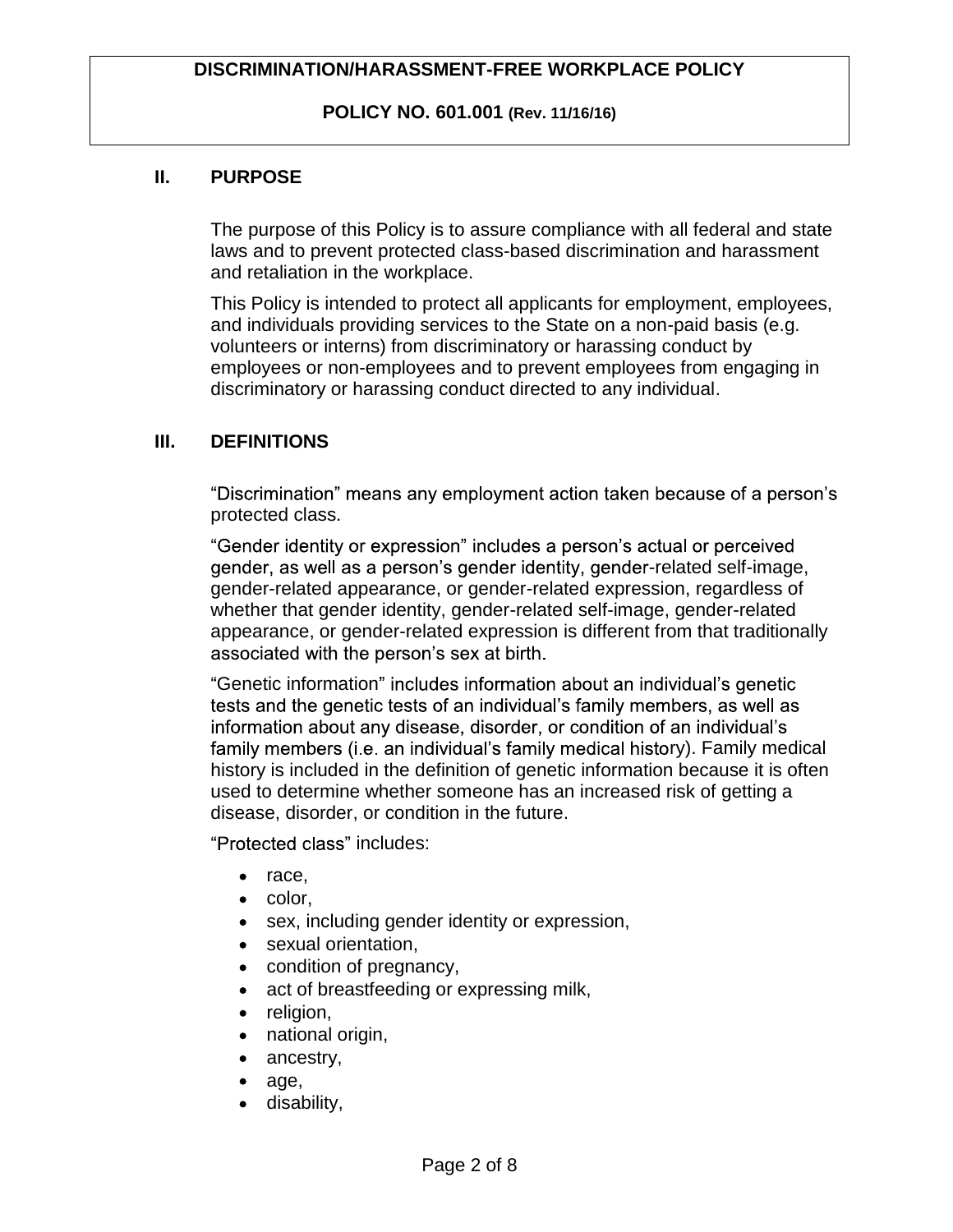**POLICY NO. 601.001 (Rev. 11/16/16)**

- genetic information,
- marital or civil union status,
- arrest and court record (except as permitted by applicable laws),
- income assignment for child support,
- national quard absence,
- uniformed service.
- veteran status,
- citizenship (except as permitted by applicable laws),
- credit history or credit report (unless directly related to a bona fide occupational qualification),
- domestic or sexual violence victim status if the domestic or sexual violence victim provides notice to the victim's employer of such status or the employer has actual knowledge of such status, or
- any other classification protected under applicable state or federal laws.

"Retaliation" means an adverse action taken in response to or in an attempt to prevent an individual from engaging in protected activity.

- "Adverse action" means any action that is likely to dissuade a reasonable person from opposing protected class discrimination, including, but not limited to, employment actions such as termination, refusal to hire, and denial of promotion; other actions affecting employment such as threats, unjustified negative evaluations, unjustified negative references, or increased surveillance; and any other action such as an assault or unfounded civil or criminal charges that are likely to deter reasonable people from pursuing their rights.
- "Protected activity" means opposition to a practice believed to be unlawful discrimination, participation in an employment discrimination proceeding, or making a request for reasonable accommodation.
- There must be a causal connection between the adverse action and the protected activity, meaning that the adverse action was taken because of the protected activity. If there is a legitimate, nonretaliatory reason for the adverse action, it is will not be retaliation.

"Unlawful harassment" means any unwelcome behavior based on a person's protected class which is sufficiently severe or pervasive and has the purpose or effect of either unreasonably interfering with the person's work performance or creating an intimidating, hostile, or offensive work environment.

### **IV. SCOPE**

This Policy applies to all employees and applicants in the Executive Branch under the jurisdiction of the Department of Human Resources Development,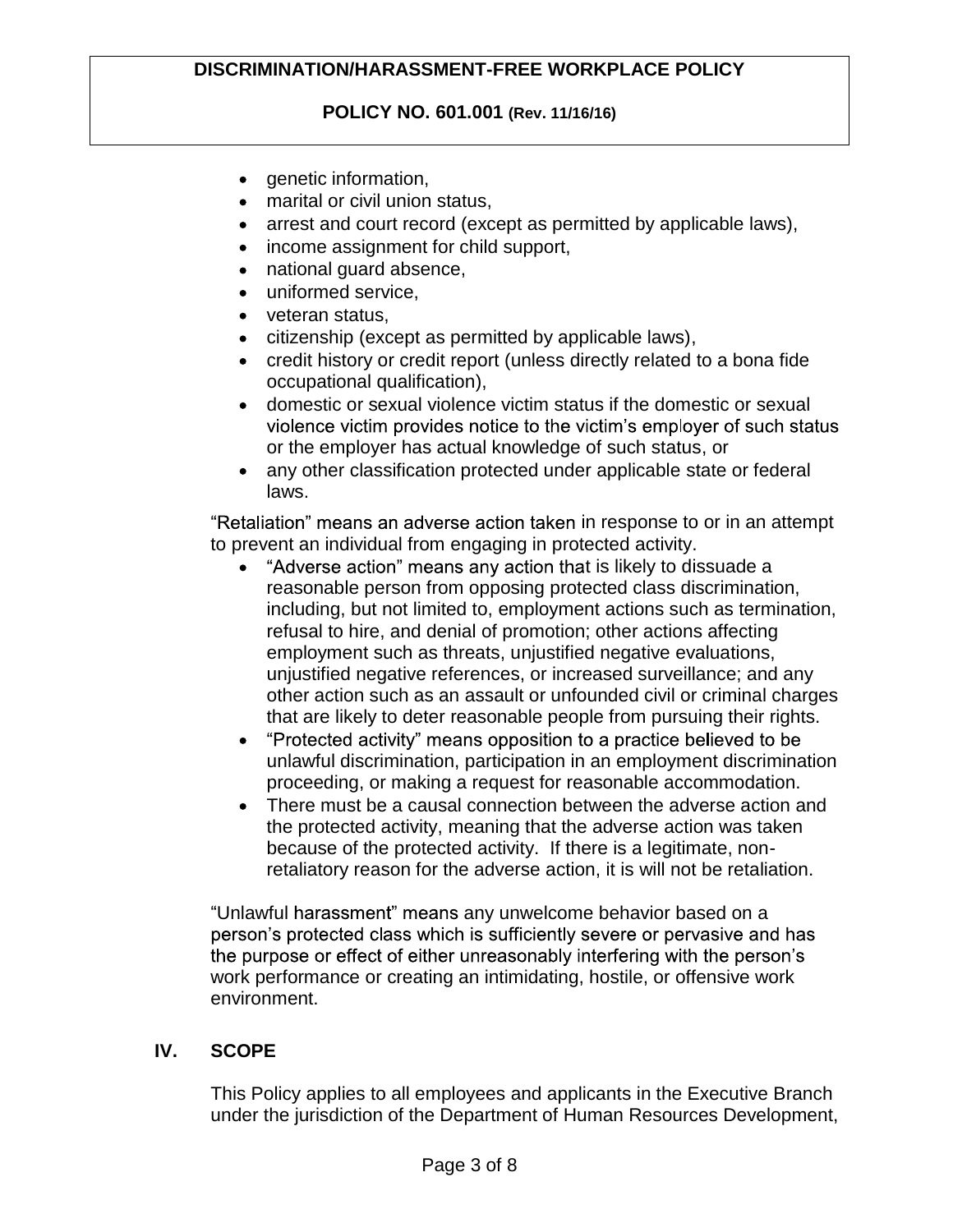### **POLICY NO. 601.001 (Rev. 11/16/16)**

whether civil service or exempt employees, full-time or part-time employees, permanent or temporary employees.

# **V. PROHIBITED CONDUCT**

- A. It is a violation of this Policy to engage in protected class discrimination or harassment. Protected class discrimination or harassment does not have to rise to the level of severe or pervasive conduct or unlawful discrimination to violate the Policy.
	- 1. Protected class characteristics may not be used as a basis for taking employment action or making an employment decision that results in a significant change in benefits, or terms and conditions of employment.
	- 2. Harassing or offensive conduct directed at individuals based on protected class characteristics is prohibited under this Policy, and includes, but is not limited to:
		- a. Unwanted physical contact, sexually suggestive or offensive touching, patting, hugging, brushing against a person's clothing or body, or pinching;
		- b. Requests for sexual favors, threats or adverse actions for refusing sexual favors, threats or adverse actions for refusing a sexual advance, or promises of employment benefits in exchange for sexual favors;
		- c. Lewd descriptions, sexual jokes, comments about physical attributes, pressure for sexual activity, such as repeated and unwanted attempts at a romantic relationship, or sexually explicit questions;
		- d. Displays of demeaning or insulting objects, pictures, or photographs relating to any protected class;
		- e. Demeaning, insulting, or intimidating written, recorded, or electronically transmitted messages (such as email, text messages, voicemail, and Internet materials) relating to any protected class; and/or
		- f. Derogatory comments, slurs, jokes, profanity, anecdotes, and/or offensive questions based on or directed at any protected class.
- B. Retaliation is prohibited. Retaliation includes, but is not limited to, any adverse action taken in response to or in an attempt to prevent an individual from taking any of the following actions: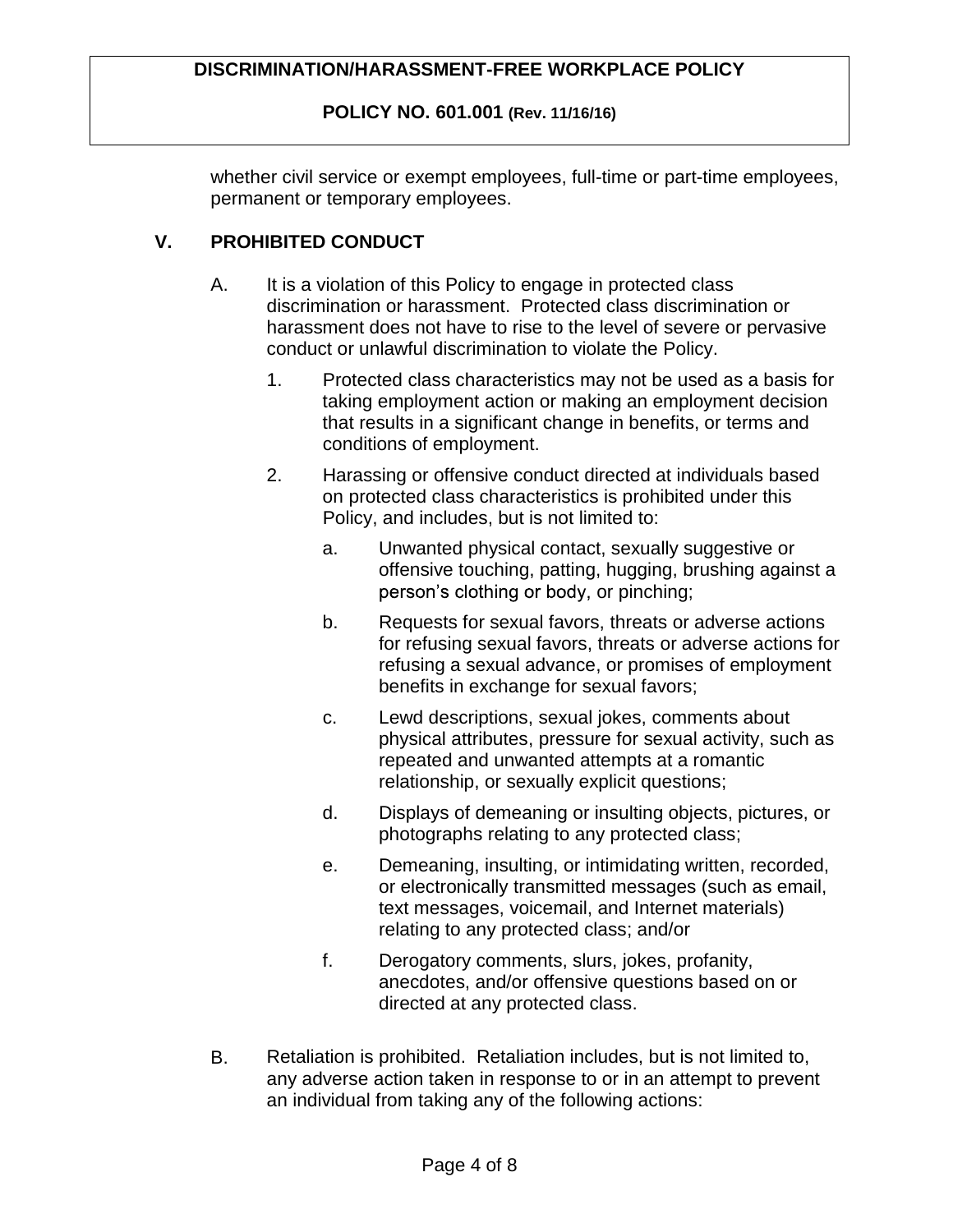# **POLICY NO. 601.001 (Rev. 11/16/16)**

- 1. Opposing a practice believed to be unlawful discrimination;
- 2. Participating in a complaint investigation or proceeding; or
- 3. Making a request for reasonable accommodation.

## **VI. PROCEDURES**

- A. REPORTING PROCEDURES
	- 1. The State and its appointing authorities encourage employees to report discrimination, harassment, and/or retaliation, regardless of the identity of the alleged offender or whether the offender is an employee of the Executive Branch, before it becomes severe or pervasive so that steps may be taken to stop the offending behavior before it rises to the level of unlawful behavior.
	- 2. Conduct that violates the Discrimination/Harassment-Free Workplace Policy should be reported to the employee's manager, the Departmental Human Resources Officer (or his/her designee), the Departmental EEO or Civil Rights Compliance Officer, or the Executive Branch Equal Employment Opportunity Office (587-1162 or eeo@hawaii.gov).
	- 3. Anyone who observes or experiences discrimination, harassment or retaliation prohibited under this Policy is encouraged, if at all possible, to make it clear to the offender that he or she finds such behavior offensive. **Employees are not required, however, to make a complaint to the offender.**
	- 4. A complaint or report may be made either orally or in writing and may be made using the Discrimination Complaint Form (see Attachment A). A complaint or report, whether oral or written, should include: name of the alleged offender(s), including position and department, if known, a summary of the offensive acts, the dates, times and places of the incidents, the names of witnesses to the events, desired remedy or relief and copies of documents, if any, that support the complaint or report.
- B. CONFIDENTIALITY

The State and its appointing authorities will take appropriate steps to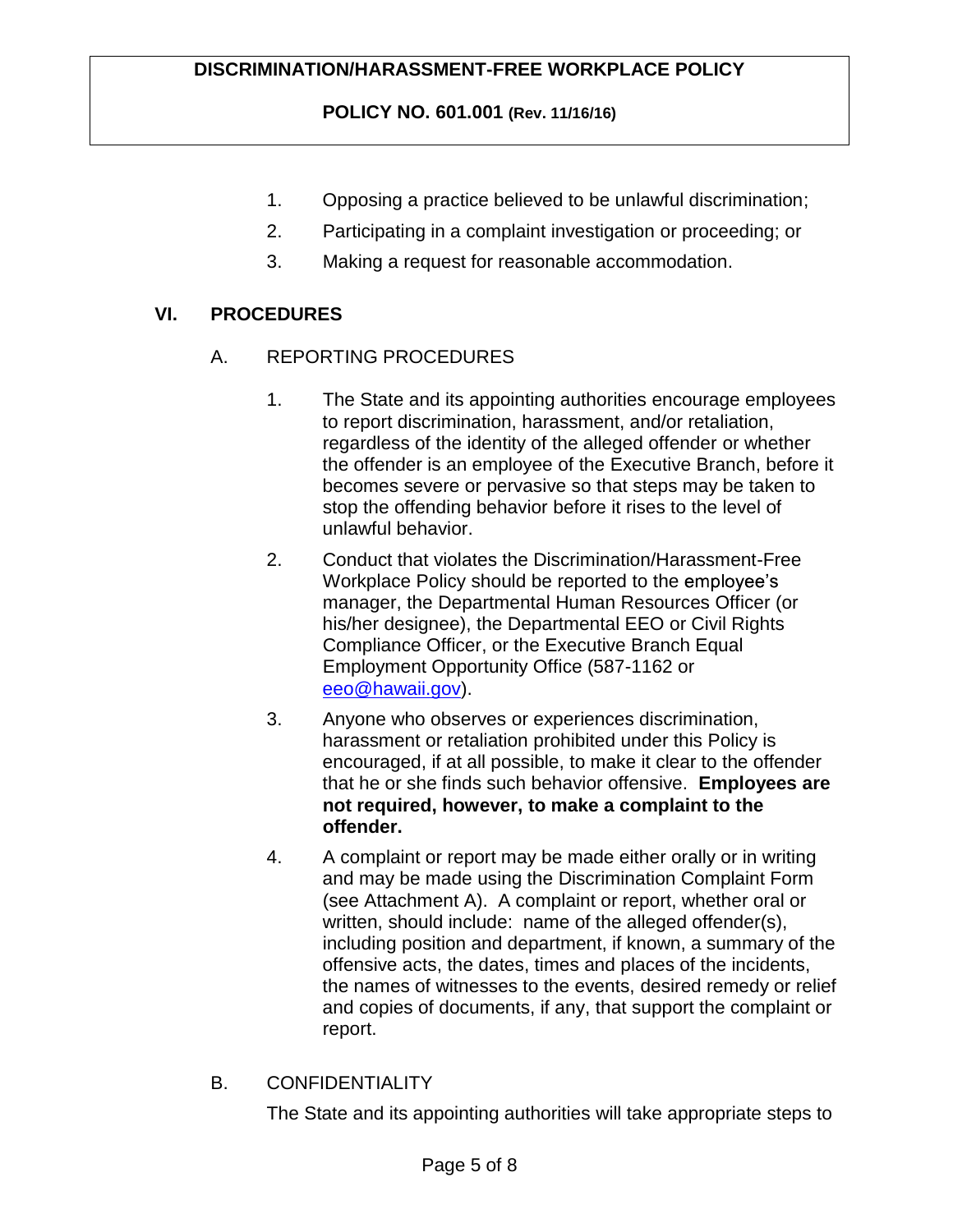### **POLICY NO. 601.001 (Rev. 11/16/16)**

protect the confidentiality of discrimination, harassment and retaliation complaints, investigations, and reports, whether substantiated or unsubstantiated. However, complete confidentiality cannot be guaranteed and information regarding complaints, investigations and reports shall be shared with appropriate individuals and agencies on a "need to know" basis, with due consideration for the safety and security of individuals involved in the investigation.

### C. RESPONSIBILITIES

- 1. Department Responsibilities
	- a. In alignment with this Discrimination/Harassment-Free Workplace Policy, department or agency heads are responsible for developing and enforcing their own discrimination/harassment free workplace investigation and enforcement processes within their own departments or agencies.
	- b. Should a conflict exist, this Discrimination/Harassment-Free Workplace Policy shall take precedence over all policies and/or procedures that are developed by the departments or agencies. This Policy does not prohibit departments or agencies from providing more protection than allowed under this Policy when it is required in conjunction with federal grants.
	- c. Departments are responsible for assuring that all of its employees are provided a copy or have access to a copy of this Policy and for maintaining documentation that the Policy has been provided or made available to its employees. Attachment B to this Policy may be used as documentation.
	- d. Departments shall forward a report of any and all complaints of discrimination, harassment or retaliation, whether made internally or to the Equal Employment Opportunity Commission or Hawaii Civil Rights Commission, to designated persons within their department or agency and, in addition, to the Executive Branch Equal Employment Opportunity Office.
	- e. Departments are responsible for making sure all complaints are investigated promptly. Departments may take appropriate interim action while an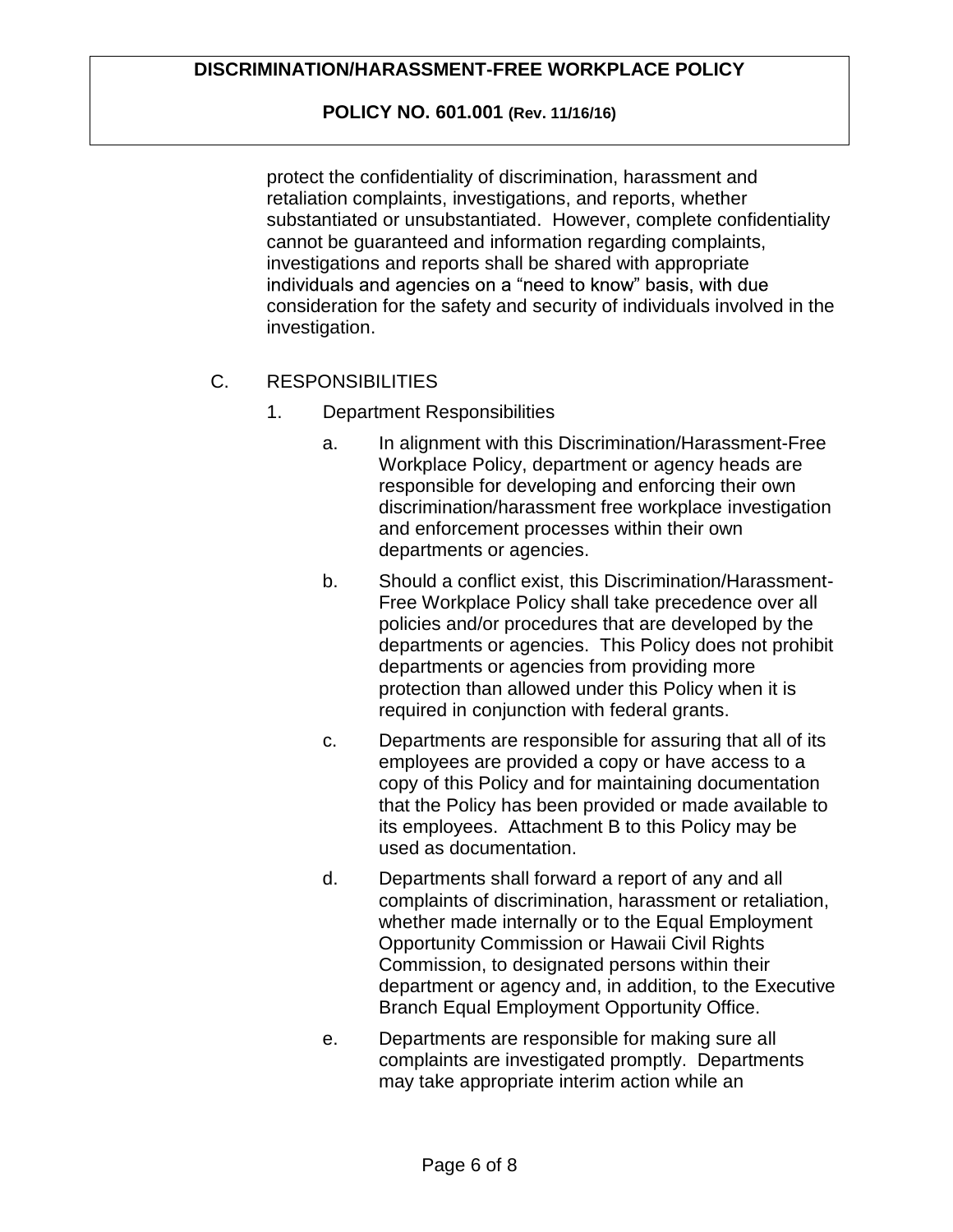# **POLICY NO. 601.001 (Rev. 11/16/16)**

investigation is pending, including placing an accused person on leave or temporarily in another position.

- f. If the Department finds that an employee violated the Discrimination/Harassment-Free Workplace Policy, the Department will take appropriate corrective action, up to and including termination of the employee, in accordance with applicable State laws, rules, policies, and collective bargaining agreements. If the person found to have violated the Policy is not employed by the State or its appointing authorities, other appropriate action shall be taken, including notice to the actual employer or prohibiting the person from the worksite.
- 2. Managers' and Supervisors' Responsibilities
	- a. Managers and supervisors are responsible for maintaining a workplace free of harassment, discrimination and retaliation. Managers and supervisors who witness or receive reports of offending conduct shall take immediate and appropriate action to ensure any discriminatory behavior ceases, and shall forward all such reports to the designated persons within their department.
	- b. Managers and supervisors, as assigned within their departments, shall investigate complaints of alleged violations of this Policy in a fair and impartial manner.
- 3. Employee Responsibilities
	- a. Employees are expected to conduct themselves appropriately while at work and during work-related functions and refrain from any acts of discrimination, harassment based on a person's protected class or retaliation for engaging in a protected activity.
	- b. Employees who experience or observe any conduct that violates this Policy, have a responsibility to report the incident(s) in order to correct and prevent unlawful harassment, discrimination or retaliation.

# D. REFERRING COMPLAINTS TO EXTERNAL AGENCIES

1. In addition to the procedures described above, employees may make complaints about discrimination, harassment, or retaliation in the workplace to other appropriate agencies, including but not limited to, the federal Equal Employment